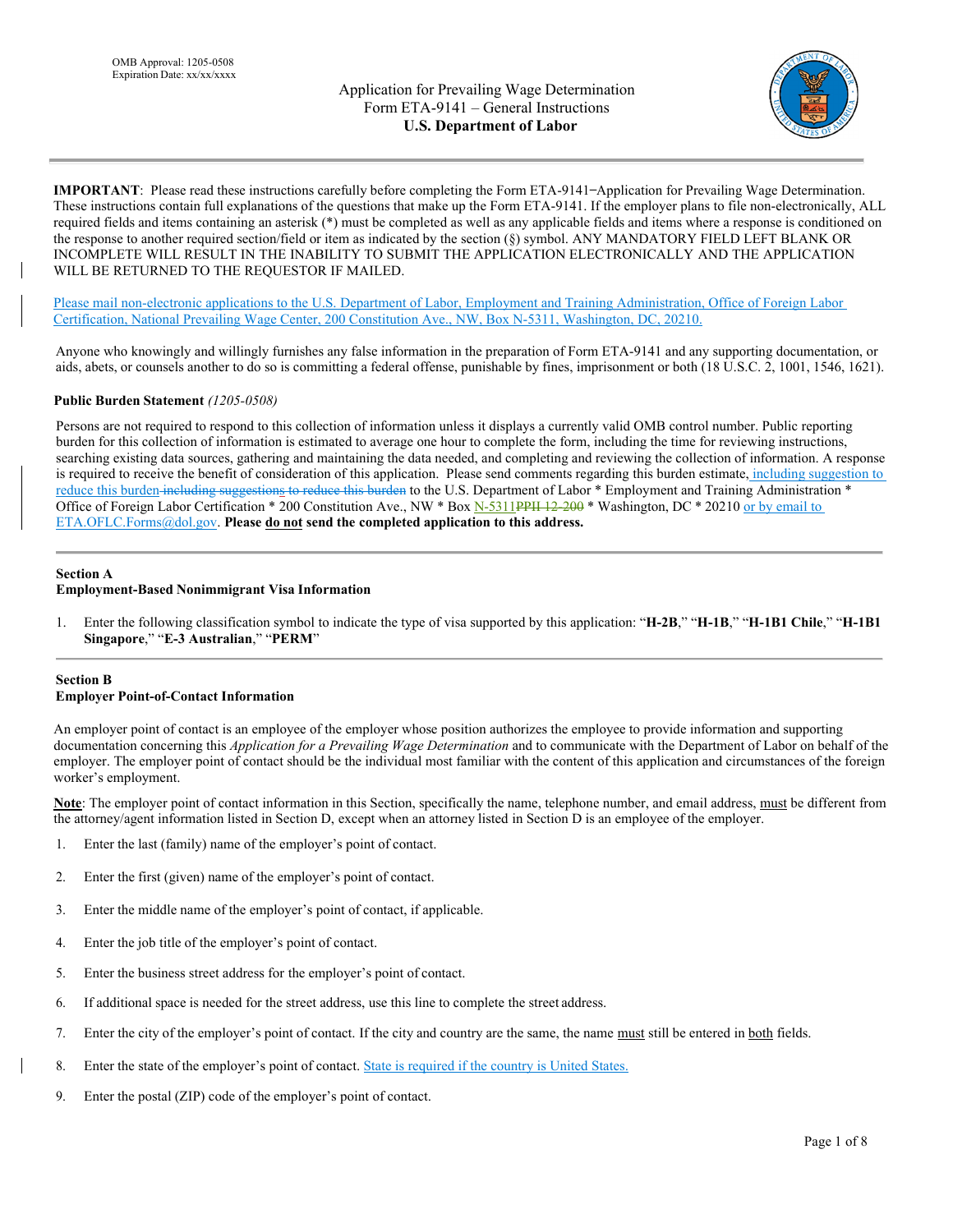

# **Section B** (cont.)

**Employer Point-of-Contact Information** (cont.)

- 10. Enter the country of the employer's point of contact. If the city and country are the same, the name must still be entered in both fields.
- 11. Enter the province of the employer's point of contact, if applicable.
- 12. Enter the area code and business telephone number of the employer's point of contact. Include country code, if applicable.
- 13. Enter the extension of the telephone number of the employer's point of contact, if applicable.
- 14. Enter the business e-mail address of the employer's point of contact in the format name@emailaddress.top-level domain, if applicable. Select "N/A" if not applicable.

# **Section C**

# **Employer Information**

- 1. Enter the full legal name of the business, person, association, firm, corporation, or organization, i.e., the employer filing this application. The employer's full legal name is the exact name of the individual, corporation, LLC, partnership, or other organization that is reported to the Internal Revenue Service (IRS).
- 2. Enter the full trade name or "Doing Business As" (DBA) name, if applicable, of the business, person, association, firm, corporation, or organization, i.e., the employer filing this application.
- 3. Enter the street address of the employer's principal place of business. The place of business must be a physical location and not a Post Office (P.O.) Box.
- 4. If additional space is needed for the street address, use this line to complete the employer's street address. If no additional space is needed, enter "N/A" or leave blank.
- 5. Enter the city of the employer's principal place of business. If the city and country are the same, the name must still be entered in both fields.
- 6. Enter the state of the employer's principal place of business. State is required if the country is United States.
- 7. Enter the postal (ZIP) code of the employer's principal place of business.
- 8. Enter the country of the employer's principal place of business. If the city and country are the same, the name must still be entered in both fields.
- 9. Enter the province of the employer's principal place of business, if applicable.
- 10. Enter the area code and telephone number for the employer's principal place of business. Include country code, if applicable.
- 11. Enter the extension of the telephone number for the employer's principal place of business, if applicable.
- 12. Enter the nine-digit Federal Employer identification Number (FEIN) as assigned by the IRS. Do not enter a social security number. **Note**: All employers, including private households, MUST obtain an FEIN from the IRS before completing this application. Information on obtaining an FEIN can be found at www.IRS.gov.
- 13. Enter the four to six-digit North American Industry Classification System (NAICS) code that best describes the employer's business, not the specific job opportunity being requested for temporary employment certification. A listing of NAICS codes can be found at http://www.census.gov/epcd/www/naics.html.

#### **Section D**

## **Attorney or Agent Information** (if applicable)

**Important Note**: The attorney/agent information in this Section, specifically the name, telephone number, and email address, must be different from the employer's point of contact information in Section B, except when an attorney listed in this Section is an employee of the employer.

1. Identify whether an attorney or agent is filing this application on behalf of the employer. If this application is not filed by either an attorney or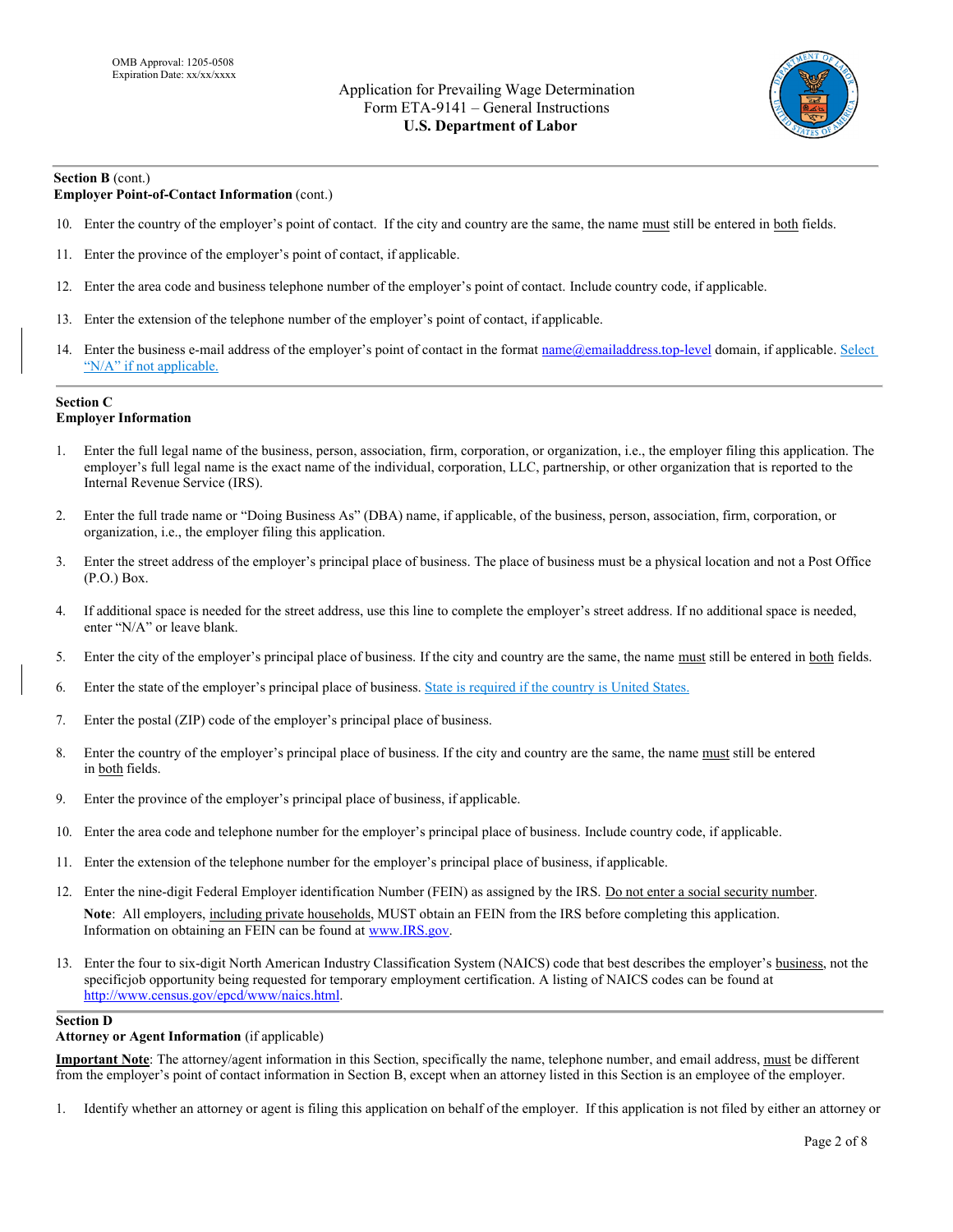

agent for the employer, check "None." Mark only one box.

### **Section D** (cont.)

#### **Attorney or Agent Information** (if applicable) (cont.)

- 2. Enter the last (family) name of the attorney or agent.
- 3. Enter the first (given) name of the attorney or agent.
- 4. Enter the middle name of the attorney or agent.
- 5. Enter the business street address of the attorney or agent.
- 6. If additional space is needed for the street address, use this line to complete the attorney or agent's street address.
- 7. Enter the city of the attorney or agent. If the city and country are the same, the name must still be entered in both fields.
- 8. Enter the state of the attorney or agent. State is required if the country is United States.
- 9. Enter the postal (ZIP) code of the attorney or agent.
- 10. Enter the country of the attorney or agent. If the city and country are the same, the name must be entered in both fields.
- 11. Enter the province of the attorney or agent, if applicable.
- 12. Enter the area code and business telephone number of the attorney or agent. Include country code, if applicable.
- 13. Enter the extension of the telephone number of the attorney or agent, if applicable.
- 14. Enter the business email address of the attorney or agent in the format name@emailaddress.top-level domain.
- 15. Enter the attorney/agent law firm or business name.
- 16. Enter the attorney/agent's law firm or business nine-digit FEIN as assigned by the IRS, if applicable.

# **Section E**

### **Wage Source Information**

- 1. Mark "Yes" if the employer is covered by the American Competitiveness and Workforce Improvement Act (ACWIA) pursuant to 20 CFR 656.40(e) and "No" if it is not. Mark "N/A" only if the Application is for an H-2B application. **Note**: ACWIA coverage does not apply to H-2B applications.
	- a. If "Yes" in question 1, identify which ACWIA provision, as described in 20 CFR  $656.40(e)(1)$ , the employer is covered under (choose all that apply):
		- (i) Institution of higher education  $(20 \text{ CFR } 656.40(e)(1)(i));$
		- (ii) Affiliated or related nonprofit entity connected or associated with an institution of higher education  $(20 \text{ CFR } 656.40(e)(1)(ii))$ ;
		- (iii) Nonprofit research organization or Governmental research organization (20 CFR 656.40(e)(1)(iii)).
	- b. Identify whether the employer's ACWIA status has changed since previously receiving a prevailing wage determination. If the employer was previously not ACWIA covered, mark "Yes" or "No" as to whether the employer has any reason to believe its ACWIA status has changed. For example, mark "Yes" if an employer's affiliation with an institution of higher education has changed. If the answer is "Yes," provide documentation. Mark "N/A" if the employer has not previously received a prevailing wage determination.
- 2. Mark "Yes" if the job opportunity is for a professional athlete as defined in 8 U.S.C.  $1182(a)(5)(A)(iii)(II)$  and covered by a professional sports league's rules or regulations and mark "No" if it is not. If you mark "Yes," a copy of the wage provisions from the professional sports league's rules or regulations and relevant organization letters must be submitted with this application. If the job opportunity is covered by a professional sports league's rules or regulations, the employer may not request any other wage source.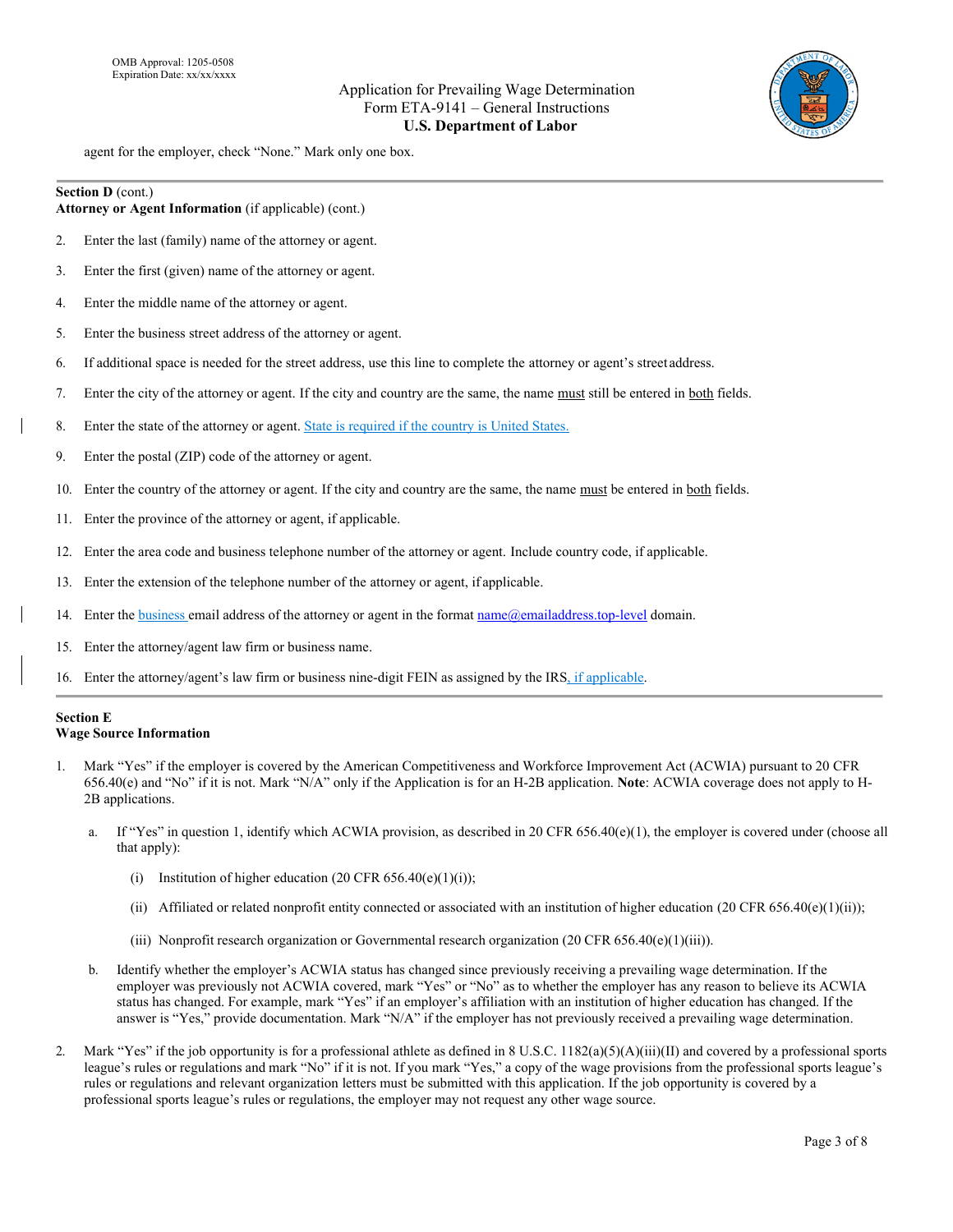

### **Section E** (cont.)

**Wage Source Information** (cont.)

- 3. Mark "Yes" if the position is covered by the wage provisions of a Collective Bargaining Agreement (CBA) and mark "No" if it is not. Mark "N/A" if you marked "Yes" in response to E.2. If you mark "Yes," a copy of the wage provisions from the CBA and relevant organization letters must be submitted with this application.
- 4. 4.For a non-Occupational Employment Statistics (non-OES) wage source other than those deriving from a CBA or a professional sports league's rules or regulations, the employer may only select one of the three wage source options below:Mark "Yes" if the position is covered by the wage provisions ofemployer is requesting a prevailing wage determination based on
- 5.
- DBA: Check the box if the employer is requesting a prevailing wage determination pursuant to the the Davis-Bacon Act (DBA) or the McNamara-O'Hara Service Contract Act (SCA). Note: DBA is not applicable for H-2B applications.
- 4. SCA: Check the box if the employer is requesting a prevailing wage determination pursuant to the McNamara-O'Hara Service Contract Act (SCA). N**ote:** SCA and DBA wages does not apply to H-2B applications.
	- If "Yes" in question 4, identify whetherif the employer requests use of a DBA prevailing wage determination or SCA prevailing wage determination. the position is covered under the DBA or the SCA.For DBA, indicate in the job duties (Section F.a.2) which one of the four types of construction applies: Building, residential, highway, or heavy.
- Mark "Yes' if the Survey: Check the box if the employer is requesting consideration of an employer-provided survey as the wage source in determining the prevailing wage.
	- a. If the survey box is checkedIf "Yes" in question 5, provide the name or title of the survey under which the employer is requesting a determination.
	- b. If "Yes" in question 5H the survey box is checked, provide the date of publication of the survey under which the employer is requesting a determination. For unpublished surveys, such as ad-hoc or one-time surveys, use the date the Form ETA-9141 is being submitted.

**Note:** For H-2B applications, if the survey box is checkedyou marked "Yes" in question 5, the employer **must** submit with this application a Form ETA-9165 and the survey under which the employer is requesting seeks to use to determine the prevailing wage adetermination must be submitted with this application.

For all other applications, if the survey box is checkedyou marked "Yes" in question 5, the survey under which the employer is requesting a determination must be submitted with this application.

# **Section F**

# **Job Offer Information**

### **a. Job Description**

- 1. Enter the title of the job opportunity.
- 2. Describe the job duties, in detail, to be performed by any worker filling the job opportunity. Specify the field(s) and/or product(s)/industry(ies) involved, any equipment to be used, and pertinent working conditions. The duties provided must be specific enough to be classified under a relevant Standard Occupational Classification (SOC) code pursuant to the O\*NET publication at https://www.onetonline.org/. All job duties must be disclosed. A description of the job duties **MUST** must begin in the space provided on the form. For mail-in applications, an addendum may be used to fully complete the response fully. Job duties may not exceed 4,000 characters. One separate addendum will be accepted to fully complete the response.
- 3. Mark "Yes" or "No," whether the job opportunity supervises the work of other employees.
	- a. If "Yes" in question 3, enter the SOC code(s) and SOC title(s), of the employees to be supervised.

#### **b. Minimum Job Requirements**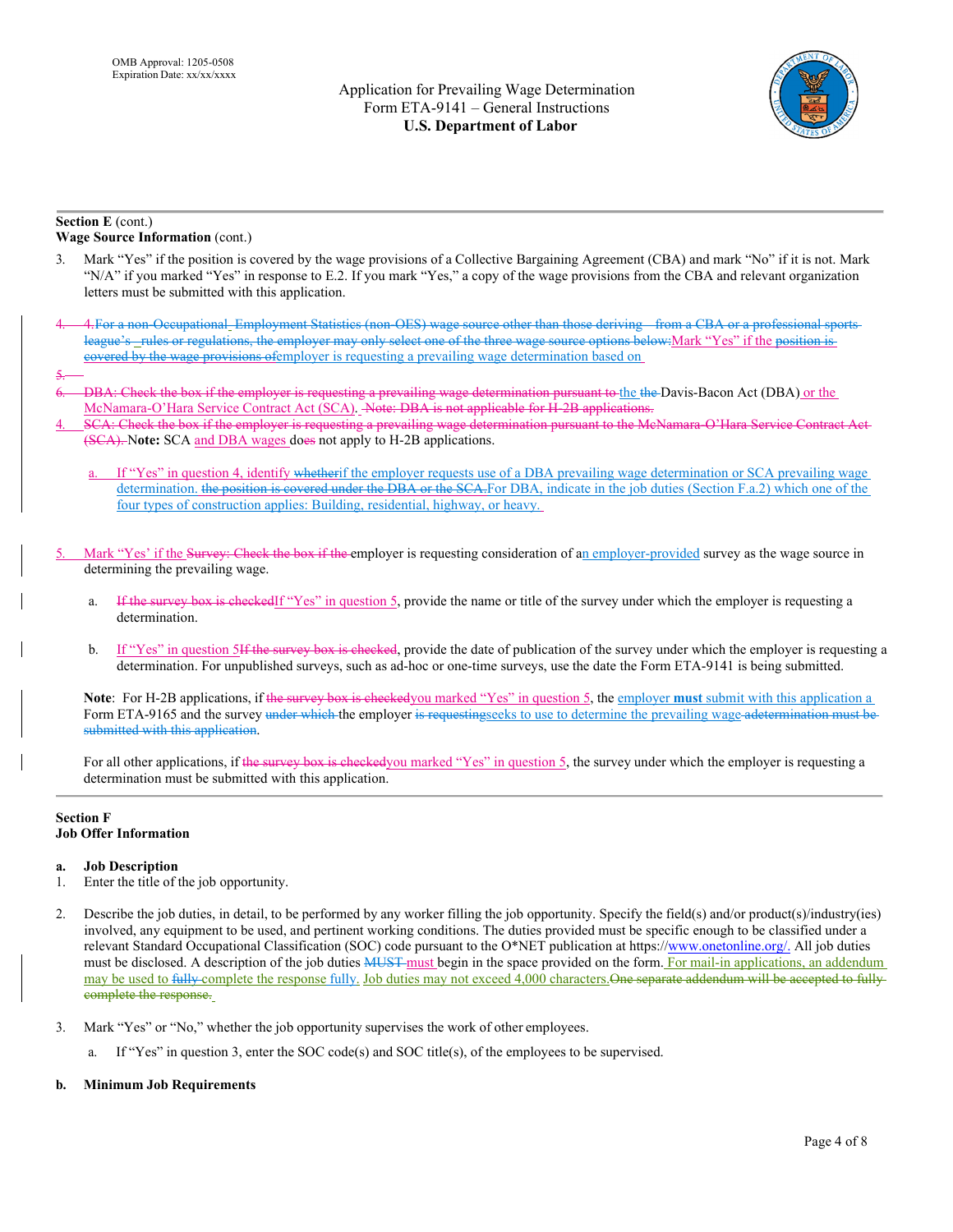

**Note**: This section must only include a single set of requirements, the employer's minimum requirements for each question. If the employer will accept alternative requirements, the alternative requirements must be entered in Section F.c.

1. Identify whether the minimum U.S. diploma or degree required by the employer for the job opportunity is None, High School/GED, Associates, Bachelor's, Master's, Doctorate, or Other degree. Only mark one box indicating the minimum education requirements for the job opportunity. Select the "Other degree" option if the job opportunity requires a post-bachelor's degree that is not covered by the first six options, such as a J.D., M.D., or D.D.S. **Do not** select "Other degree" if the job opportunity requires certifications, licenses, diplomas, or other credentials obtained through a limited period of training or coursework, such as a certification that employers in a particular industry commonly require in addition to the formal educational degree requirements of the occupation. For example, do not check "Other degree" if the job opportunity requires a teaching certification obtained after completion of one year of training and coursework, a software development certificate obtained after completion of a six-month boot camp, or a license obtained through a period of apprenticeship, residency, or internship. These requirements should be listed in F.b.3 or F.b.5. as provided in the instructions below.Additional education requirements must be entered with the "Special Skills or Other Requirements" (Section F.b.5).

### **Section F** (cont.) **Job Offer Information** (cont.)

- **b. Minimum Job Requirements** (cont.)
	- a. If "Other degree" in question 1, enter the specific U.S. diploma or degree required. (Example: First professional degrees such ase.g., J.D., M.D., D.D.S., etc.). If the answer to question 1 is not "Other degree," leave blank or enter "N/A." The "Other degree" listed here must be offered by at least one U.S. institution accredited by an organization recognized by the U.S. Department of Education. Please **do not** list here additional supporting education like specific degree or course requirements, which should be included in response to question F.b.5 below.
	- b. Enter the major(s) and/or field(s) of study required by the employer for the job opportunity. The major and field of study must be offered by at least <u>one U.S. institution accredited by an organization recognized by the U.S. Department of Education</u>one accredited U.S. institution. You may list more than one field and/or more than one related major. If the answer to question 1 is "None" or "High School," leave blank or enter "N/A."
- 2. If the employer requires a second U.S. diploma or degree for the job opportunity, mark "Yes." Otherwise, mark "No."
	- a. If "Yes" in question 2, enter the specific second U.S. diploma or degree required. If the answer to question 2 is "No," enter "N/A."
- 3. If the employer requires training for the job opportunity, mark "Yes." Otherwise, mark "No." Training may include, but is not limited to: programs, coursework, or training experience (other than employment). Do not include on-the-job training required by the employer after the date of hire. When answering this question, do not duplicate requirements that are listed in other fields of this application; the training required must not be counted as education, work experience, or specific skills or other requirements.
	- a. If "Yes" in question 3, enter the number of months of training required by the employer for the job opportunity. If the answer to question 3 is "No," enter "0" (zero). When answering this question, do not duplicate time requirements that are listed in other fields of this application; the training time required is in addition to the required education and experience, and must not be counted as (added to) education or experience time required.
	- b. If "Yes" in question 3, enter the field(s) and/or name(s) of the training required by the employer for the job opportunity. You may list more than one field and/or more than one name. If the answer to question 3 is "No," enter "N/A."
- 4. If the employer requires employment experience, mark "Yes." Otherwise, mark "No."
	- a. If "Yes" in question 4, enter the number of months of experience required by the employer. If the answer to question 4 is "No," enter "0" (zero).
	- b. If "Yes" in question 4, enter the occupation in which experience is required by the employer for the job opportunity. If the answer to question 4 is "No," enter "N/A".
- 5. If the employer requires specific skills or other requirements for the job opportunity, mark "Yes." Otherwise, mark "No."
	- a. If "Yes" in question 5, mark all that apply (License/Certification, Foreign language, Residency/Fellowship, and/or Other special skills or requirements). Next to each marked item, specify the name or type of requirement. Examples include additional supporting education, such as specific degrees or courses, specific foreign language proficiency, or test results. When answering this question, do not duplicate requirements – the specific skills or other requirements must not be counted as education, training, or experience required.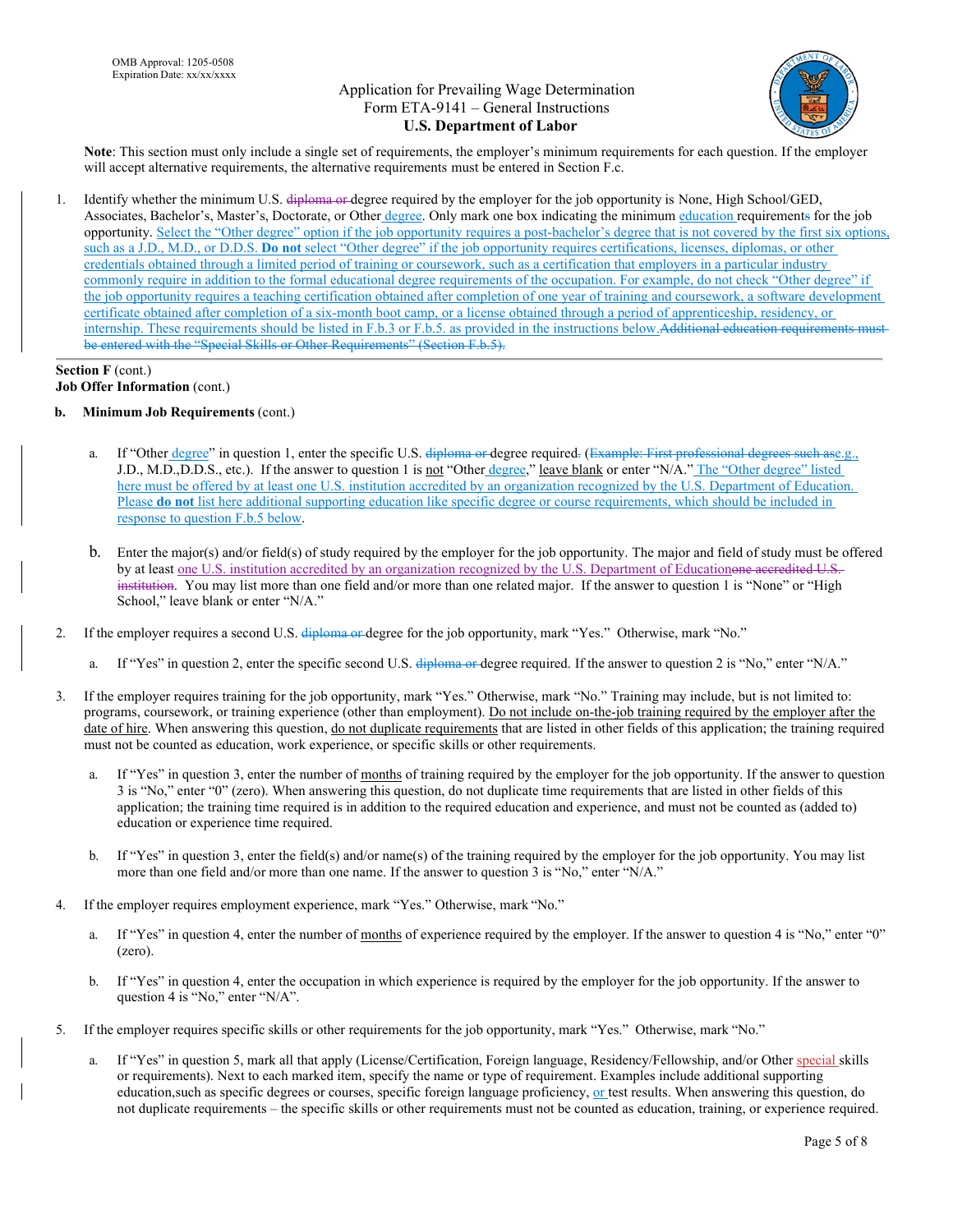

For alternative requirements, see Section F.c.

#### **c. Alternative Job Requirements**

While an employer may specify alternative requirements, the substantial equivalency of the alternative requirements to minimum requirements will not be evaluated. If there are alternative sets of Education, Training, and/or Experience requirements, all fields in this section (Section F.c.) must be completed. **Note**: This section is not applicable for H-2B applications.

- 1. Identify whether an alternative set of requirements is accepted for the job opportunity. If your answer is "Yes," you must complete c.2, c.3, and c.4. Any additional education requirements must be entered with the "Special Skills or Other Requirements" (Section F.b.5).
- 2. Identify what alternative level of education is accepted.
	- a. If "Other" in question 2, enter the specific U.S. diploma or degree accepted. (Example: J.D., M.D., D.D.S., etc.). If the answer to question 2 is not "Other," enter "N/A."

# **Section F** (cont.)

# **Job Offer Information** (cont.)

#### **c. Alternative Job Requirements** (cont.)

- b. Enter the major(s) and/or field(s) of study accepted by the employer for the job opportunity. The major and field of study must be offered by a U.S. institution accredited by an organization recognized by the U.S. Department of Educationan accredited U.S. institution. You may list more than one field and/or more than one related major. If the answer to question 2 is "None" or "High School," enter "N/A."
- 3. If the employer accepts alternative training for the job opportunity, mark "Yes." Otherwise, mark "No." Training may include, but is not limited to: programs, coursework, or training experience (other than employment). <u>Do not include on-the-job training required by the</u> employer after the date of hire. When answering this question, do not duplicate requirements that are listed in other fields of this application; the training accepted must not be counted as education or work experience entered in this section or specific skills or other requirements entered in Section F.b.5. If the employer seeks prevailing wage determinations with additional sets of alternative job requirements, the employer must submit another Form ETA-9141.
	- a. If "Yes" in question 3, enter the number of months of training accepted by the employer for the job opportunity. If the answer to question 2 is "No," enter "0" (zero). When answering this question, do not duplicate time requirements – the training time accepted is in addition to the required education and experience and must not be counted as (added to) education or experience time accepted.
	- b. If "Yes" in question 3, enter the field(s) and/or name(s) of the training accepted by the employer for the job opportunity. You may list more than one field and/or more than one name. If the answer to question 2 is "No," enter "N/A."
- 4. If the employer accepts alternative employment experience, mark "Yes." Otherwise, mark "No."
	- a. If "Yes" in question 4, enter the number of months of experience accepted by the employer. If the answer to question 4 is "No," enter "0" (zero).
- 5. If the employer requires specific skills or other requirements for the job opportunity, mark "Yes." Otherwise, mark "No."
	- a. If "Yes" in question 5, mark all that apply (License/Certification, Foreign Languagelanguage, Residency/Fellowship, and/or Other Skills-special skills or Requirements requirements). Next to each marked item, specify the name or type of requirement. Examples include additional supporting education, such as specific degrees or courses, specific foreign language proficiency, test results. When answering this question, do not duplicate requirements – the specific skills or other requirements must not be counted as education, training, or experience required.

#### **d. Other Information**

- 1. Enter the suggested six or eight-digit Standard Occupational Classification (SOC)/Occupational Network (O\*NET) code for the occupation, which most clearly describes the work to be performed. The suggested SOC may be used as a tool in the determination process; however, the SOC issued with the determination may differ.
	- a. Enter the suggested occupational title associated with the SOC/O\*NET code. The suggested occupational title may be used as a tool in the determination process; however, the SOC and occupational title issued with the prevailing wage determination may differ from the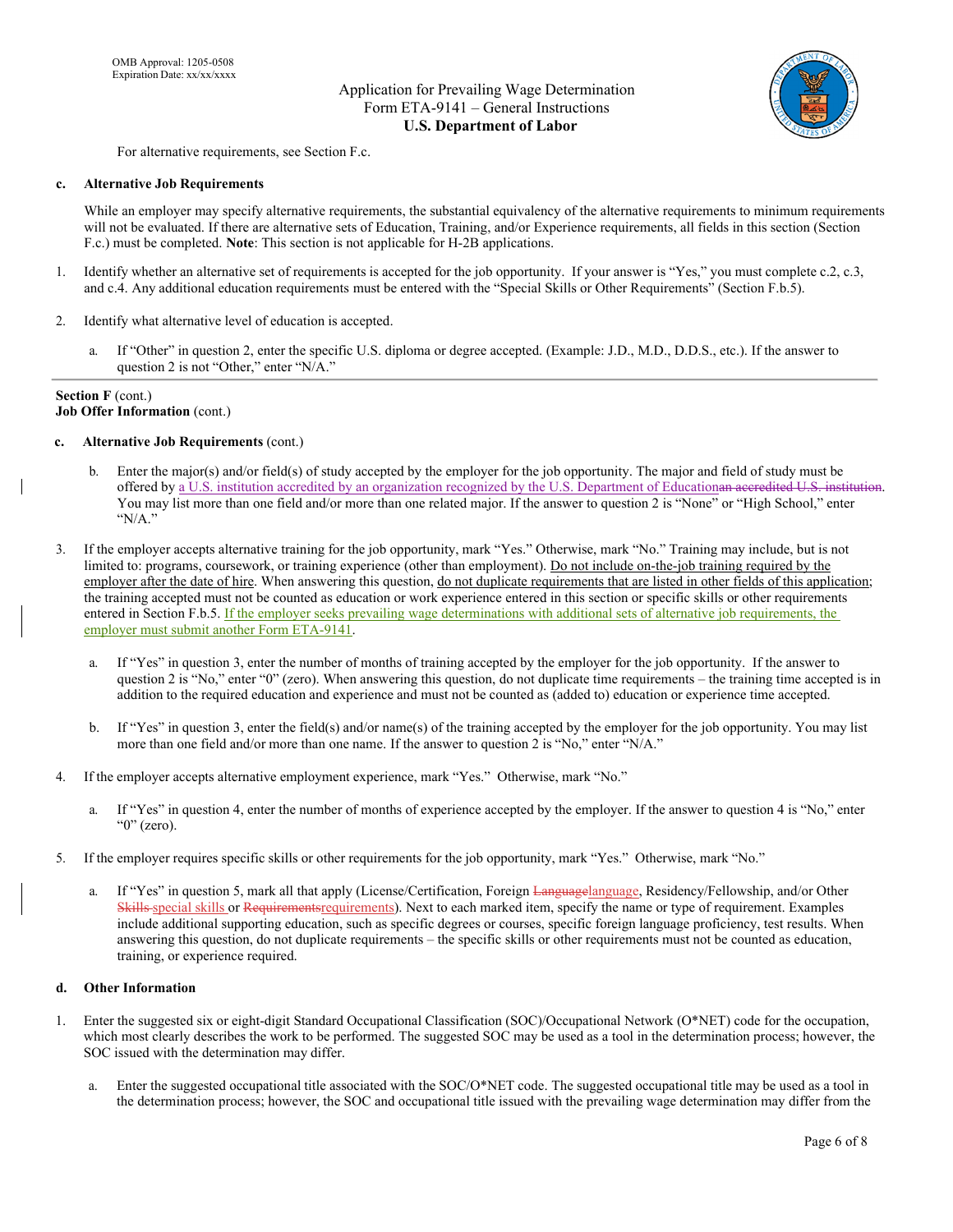

suggested SOC and occupational title.

- 2. Provide the job title of the official the employee will report to for this job opportunity, if applicable.
- 3. If travel is required to perform the job duties, mark "Yes." Otherwise, mark "No."
	- a. If "Yes" in question 3, provide details as to the area(s) of travel required, the frequency of the travel required, and the nature of the travel. **Note**: A prevailing wage cannot be provided for unanticipated worksites.

### **e. Place of Employment Information**

It is important for the employer to define the area of intended employment with as much geographic specificity as possible. This information is used for purposes of reviewing and verifying regulatory compliance with advertising, positive recruitment requirements, and prevailing wage determinations. **Note**: A prevailing wage determination can only be made for worksites that are identified with enough specificity to determine the applicable Bureau of Labor Statistics (BLS) Area and/or county.

# **Section F** (cont.)

**Job Offer Information** (cont.)

#### **e. Place of Employment Information** (cont.)

- 1. Enter the street address of the worksite location identified in question 1, where the work will be performed. The worksite address must be a physical location and cannot be a P.O. Box.
- 2. If additional space is needed for the street address, use this line. If no additional space is needed, enter N/A.
- 3. Enter the city of the worksite location.
- 4. Enter the State, District, or Territory of the worksite location.
- 5. Enter the county or equivalent entity (borough, municipality, parish, independent city, or island name for islands that do not have county equivalents) of the worksite location. When the city and the county or equivalent have the same name, enter the name in both fields. Since the county or equivalent is used to determine the prevailing wage, the employer must ensure the appropriate county or equivalent is identified based on the worksite location (city and postal code).
- 6. Enter the postal (ZIP) code of the worksite location.
- 7. Indicate whether the employer's job opportunity will be performed in any BLS Area (Metropolitan or Non-Metropolitan Statistical Areas) other than the BLS Area of the address listed in 1-6, or, in the case of BLS Areas with multiple county-level prevailing wage rates, in a county other than the county of the address listed in 1-6 by marking "Yes" or "No."

**Important Note**: Where work will be performed in any BLS Area other than the BLS Area that includes the worksite address in question 1, the employer must complete Appendix A of the Form ETA-9141 by identifying the additional BLS Area(s) where the services or labor will be performed. In the case of a BLS Area in which there are different county-level prevailing wages, the employer must complete Appendix A when work will be performed in any county other than the county provided as the primary worksite address in question 1. If the employer is unsure whether an additional worksite(s) is in different BLS Area(s) or county(ies) with different wages, the employer must list the additional worksite(s) in Appendix A.

If "Yes" in question 7, the employer must complete and submit Appendix A with this application. See instructions for Appendix A below.

#### **Section G**

### **Prevailing Wage Determination – DO NOT FILL OUT THIS SECTION – FOR GOVERNMENT USE ONLY.**

This section will be filled out by the government and returned to you with the appropriate prevailing wage.

If the issued prevailing wage determination will be used in support of a program application, please use the wage determination as follows for each program application:

PERM Labor Certification Applications: The prevailing wage determination includes two wages; the wage in Section G.4 of this form is based on the minimum requirements, and the wage in Section G.5 of this form is based on the alternative requirements. Please use the higher of the